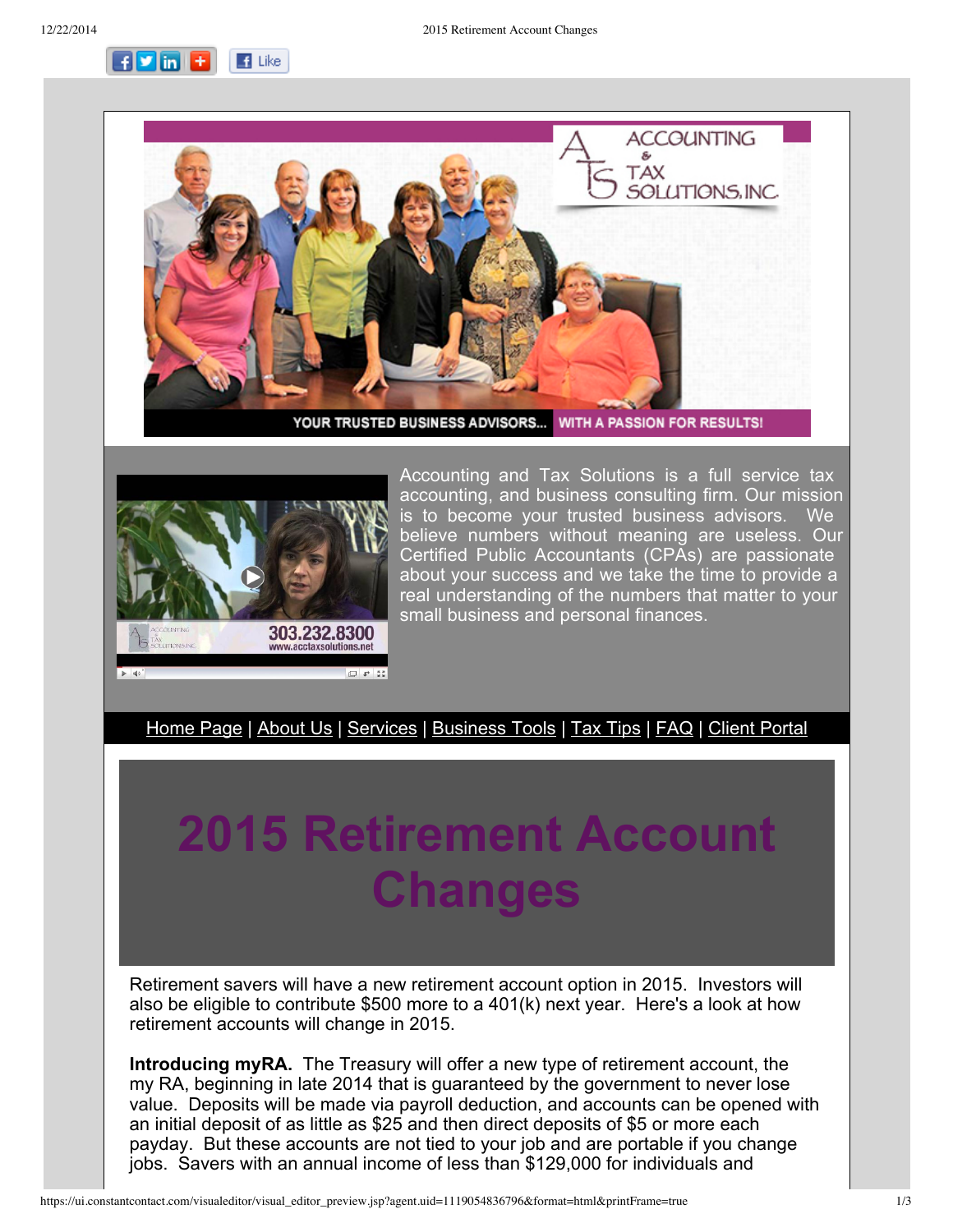\$191,000 for couples will be eligible to participate. These new accounts "target lowand middle-income Americans who don't currently have access to an employersponsored plan," says Mikio Thomas, a senior tax analyst for the Internal Revenue Service.

The myRA is a Roth account, which means contributions can be withdrawn tax-free at any time, and earnings can be distributed without triggering an additional tax once the account is five years old and the account owner is at least age 59 1/2. However, myRAs differ from Roth IRAs in that myRAs will hold a new retirement savings bond backed by the U.S. Treasury that is guaranteed not to lose value, and there are no fees. Savers can use the accounts for up to 30 years or until their balance grows to \$15,000, at which point the balance will transfer to a private-sector retirement account.

**IRA contribution limits unchanged.** The IRA contribution limit will remain \$5,500 in 2015. Investors age 50 and older can contribute an additional \$1,000 to an IRA, an amount that is not eligible for an annual cost-of-living adjustment.

**Bigger IRA Income limits.** The tax deduction for making a traditional IRA contribution is phased out for investors who have a workplace retirement plan and a modified adjusted gross income between \$61,000 and \$71,000 for individuals and \$98,000 to \$118,000 for couples in 2015, up \$1,000 and \$2,000 respectively, from 2014. For individuals who don't have a workplace retirement plan but are married to someone who does, the tax deduction for an IRA contribution is phased out if the couple's income is between \$183,000 and \$193,000 in 2015.

**Increased Roth IRA income cutoffs.** The income limits for contributing to a Roth IRA will increase by \$2,000 in 2015 to between \$116,000 and \$131,000 for individuals and \$183,000 to \$193,000 for married couples.

**Larger saver's credit threshold.** Low- and moderate- income workers who contribute to a 401(k) or IRA are eligible for the saver's credit, a tax credit that can be worth as much as \$1,000 for individuals and \$2,000 for couples. Workers are eligible for the saver's credit until their AGI reaches \$30,500 for singles, \$45,750 for heads of household and \$61,000 for married couples in 2015. These limits are between \$500 and \$1,000 higher than in 2014.

**IRA one rollover rules.** Beginning on Jan. 1, 2015, investors can make only one rollover from one IRA to another in any 12-month period. A second IRA-to-IRA rollover in a single year could result in income tax becoming due on the rollover, a 10 percent early withdrawal penalty and a 6 percent per year excess contributions tax as long as that rollover remains in the IRA. "Individuals can only make one IRA rollover during any one-year period, but there is no limit on trustee-to-trustee transfers." Thomas says. Multiple trustee-to-trustee transfers between IRAs and conversions from traditional IRAs to Roth IRAs will continue to be allowed in the same year.

| Facebook                                                                                                                                         | Twitter |
|--------------------------------------------------------------------------------------------------------------------------------------------------|---------|
| Accounting & Tax Solutions, Inc.   303-232-8300   dory@acctaxsolutions.net<br>http://www.acctaxsolutions.net/<br>710 Kipling Street<br>Suite 305 |         |